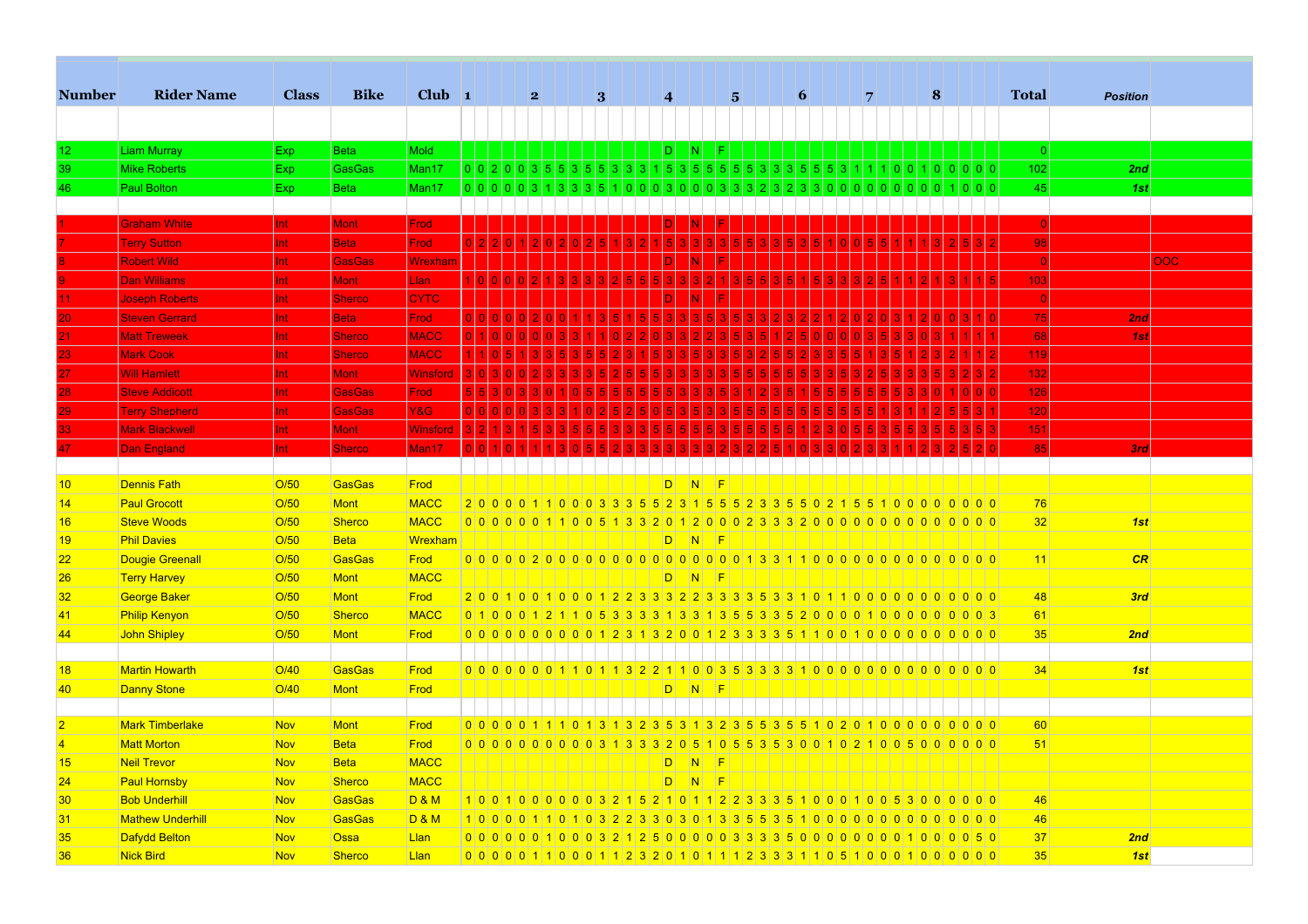| <b>Number</b> | <b>Rider Name</b>      | <b>Class</b> | <b>Bike</b>   | Club $\vert$ 1                                                                         |  |   |  |                 |  |                |           |                 |           |                                                                                   |  |                 |  |   |  |   |             |  |              |                 |  |
|---------------|------------------------|--------------|---------------|----------------------------------------------------------------------------------------|--|---|--|-----------------|--|----------------|-----------|-----------------|-----------|-----------------------------------------------------------------------------------|--|-----------------|--|---|--|---|-------------|--|--------------|-----------------|--|
|               |                        |              |               |                                                                                        |  | 2 |  | $\vert 3 \vert$ |  |                | $\vert$ 4 |                 |           | $\vert$ 5 $\vert$                                                                 |  | $\vert 6 \vert$ |  | 7 |  | 8 |             |  | <b>Total</b> | <b>Position</b> |  |
|               |                        |              |               |                                                                                        |  |   |  |                 |  |                |           |                 |           |                                                                                   |  |                 |  |   |  |   |             |  |              |                 |  |
| 37            | <b>Terry Lloyd</b>     | <b>Nov</b>   | <b>Sherco</b> | Frod                                                                                   |  |   |  |                 |  |                |           |                 |           | 0 1 0 0 0 0 2 0 0 0 2 3 3 4 3 4 3 4 5 5 6 7 6 7 0 0 0 5 0 0 0 0 0 0 0 0 0 0 0 0   |  |                 |  |   |  |   |             |  | 57           |                 |  |
| 38            | <b>Duncan Roberts</b>  | <b>Nov</b>   | GasGas        | Frod                                                                                   |  |   |  |                 |  |                |           |                 |           | 5 1 0 0 1 1 0 0 5 5 5 5 3 5 5 5 6 5 6 5 6 1 1 3 5 5 5 5 5 6                       |  |                 |  |   |  |   | 55055500001 |  | 125          |                 |  |
| 42            | <b>Ashley Albiston</b> | Int          | GasGas        | Frod                                                                                   |  |   |  |                 |  |                |           |                 |           |                                                                                   |  |                 |  |   |  |   |             |  | 54           | CR              |  |
| 43            | <b>Paul Trevor</b>     | <b>Nov</b>   | <b>Beta</b>   | <b>MACC</b>                                                                            |  |   |  |                 |  |                |           | $D$ $N$ $F$     |           |                                                                                   |  |                 |  |   |  |   |             |  |              |                 |  |
| 48            | Michael Cooke          | <b>Nov</b>   | <b>Beta</b>   | Oswestry 0 0 0 0 0 0 1 0 0 0 2 3 3 1 3 0 0 1 3 3 3 3 3 3 3 3 6 5 6 7 1 0 0 3 0 0 0 0 5 |  |   |  |                 |  |                |           |                 |           |                                                                                   |  |                 |  |   |  |   |             |  | 59           |                 |  |
| 49            | <b>Robert Cooke</b>    | <b>Nov</b>   | GasGas        | Oswestry 00000000000311351110233333000002500000000                                     |  |   |  |                 |  |                |           |                 |           |                                                                                   |  |                 |  |   |  |   |             |  | 40           | 3rd             |  |
|               |                        |              |               |                                                                                        |  |   |  |                 |  |                |           |                 |           |                                                                                   |  |                 |  |   |  |   |             |  |              |                 |  |
|               |                        |              |               |                                                                                        |  |   |  |                 |  |                |           |                 |           |                                                                                   |  |                 |  |   |  |   |             |  |              |                 |  |
|               | <b>Declan Sutton</b>   | <b>Yth A</b> | <b>Sherco</b> | <b>Frod</b>                                                                            |  |   |  |                 |  |                |           |                 |           |                                                                                   |  |                 |  |   |  |   |             |  | 114          | 1st             |  |
|               | <b>Oliver Jenkins</b>  | Yth A        | <b>Beta</b>   | <b>MACC</b>                                                                            |  |   |  |                 |  |                |           |                 |           |                                                                                   |  |                 |  |   |  |   |             |  |              |                 |  |
|               |                        |              |               |                                                                                        |  |   |  |                 |  |                |           |                 |           |                                                                                   |  |                 |  |   |  |   |             |  |              |                 |  |
|               |                        |              |               |                                                                                        |  |   |  |                 |  |                |           |                 |           |                                                                                   |  |                 |  |   |  |   |             |  |              |                 |  |
| 70            | <b>Neil Flowers</b>    | Ad Beg       | Mont          | Frod                                                                                   |  |   |  |                 |  |                |           |                 |           | 3 0 2 1 1 1 0 2 0 5 1 0 0 1 5 0 0 0 0 5 1 2 3 5 3 3 1 5 0 5 0 0 0 0 0 1 0 1 0 5   |  |                 |  |   |  |   |             |  | 62           |                 |  |
| 71            | <b>Richard Keeling</b> | Ad Beg       | Mont          | Frod                                                                                   |  |   |  |                 |  |                | D         | $\overline{N}$  | <b>IF</b> |                                                                                   |  |                 |  |   |  |   |             |  |              |                 |  |
| 72            | Ross Thompson          | Ad Beg       | Sherco        | Frod                                                                                   |  |   |  |                 |  |                | D         | $\vert N \vert$ | IF.       |                                                                                   |  |                 |  |   |  |   |             |  |              |                 |  |
| 73            | Jim White              | Ad Beg       | GasGas        | Frod                                                                                   |  |   |  |                 |  |                | D         | $\overline{N}$  | E         |                                                                                   |  |                 |  |   |  |   |             |  |              |                 |  |
| 75            | Jamie Jones            | Ad Beg       | Beta          | Llan                                                                                   |  |   |  |                 |  |                |           |                 |           |                                                                                   |  |                 |  |   |  |   |             |  | 17           | 2nd             |  |
| 76            | Alex Fath              | Ad Beg       | GasGas        | Frod                                                                                   |  |   |  |                 |  |                | D         | N               | <b>F</b>  |                                                                                   |  |                 |  |   |  |   |             |  |              |                 |  |
| 77            | John Critchlow         | Ad Beg       | GasGas        | <b>MACC</b>                                                                            |  |   |  |                 |  | $\overline{0}$ | D         | N               | F         |                                                                                   |  |                 |  |   |  |   |             |  |              |                 |  |
| 82            | Mark Barton            | Ad Beg       | GasGas        | Frod                                                                                   |  |   |  |                 |  |                |           |                 |           |                                                                                   |  |                 |  |   |  |   |             |  | 12           | 1st             |  |
| 83            | Jack Ditchfield        | Ad Beg       | GasGas        | Frod                                                                                   |  |   |  |                 |  |                |           |                 |           | 2 1 0 0 0 1 0 0 1 3 5 0 0 0 0 0 0 0 0 0 0 3 3 2 1 1 1 1 0 0 0 1 0 0 0 0 5 0 0 0 0 |  |                 |  |   |  |   |             |  | 31           | 3rd             |  |
| 84            | Jordan Bagshaw         | Ad Beg       | GasGas        | Frod                                                                                   |  |   |  |                 |  |                |           |                 |           | 5 1 0 0 0 2 0 3 1 0 3 0 5 0 1 0 0 1 0 0 3 3 1 3 3 5 0 3 3 3 0 0 0 0 0 2 1 0 0 0   |  |                 |  |   |  |   |             |  | 52           |                 |  |
| 85            | Joel Albiston          | Ad Beg       | GasGas        | Frod                                                                                   |  |   |  |                 |  |                | D         | $\overline{N}$  | E         |                                                                                   |  |                 |  |   |  |   |             |  |              |                 |  |
| 86            | <b>Mathew Hunter</b>   | Ad Beg       | GasGas        | Frod                                                                                   |  |   |  |                 |  |                |           |                 |           | 3 0 1 0 0 0 2 1 3 2 1 0 0 0 0 1 0 0 0 0 3 3 3 2 3 3 0 3 5 0 1 0 2 0 0 1 0 5 3 0   |  |                 |  |   |  |   |             |  | 51           |                 |  |
| 87            | Nigel Rigg             | Ad Beg       | GasGas        | Aintree                                                                                |  |   |  |                 |  |                | D         | $\overline{N}$  | F         |                                                                                   |  |                 |  |   |  |   |             |  |              |                 |  |
| 90            | Lisa Bolton            | Ad Beg       | Beta          | Man17                                                                                  |  |   |  |                 |  |                |           |                 |           |                                                                                   |  |                 |  |   |  |   |             |  | 101          |                 |  |
|               |                        |              |               |                                                                                        |  |   |  |                 |  |                |           |                 |           |                                                                                   |  |                 |  |   |  |   |             |  |              |                 |  |
| 74            | Caitlin Sutton         | Yth B        | GasGas        | Frod                                                                                   |  |   |  |                 |  |                |           |                 |           | 1 3 2 3 3 2 0 2 0 5 3 1 2 1 5 0 0 1 1 5 0 3 3 5 5 2 0 1 5 5 5 1 2 5 5 0 1 0 0 0   |  |                 |  |   |  |   |             |  | 88           | 2nd             |  |
| 78            | Morgan Shepherd        | Yth B        | Beta          | <b>Y&amp;G</b>                                                                         |  |   |  |                 |  |                | D         | <sup>N</sup>    | E         |                                                                                   |  |                 |  |   |  |   |             |  |              |                 |  |
| 79            | Ryan Shepherd          | Yth B        | Beta          | <b>Y&amp;G</b>                                                                         |  |   |  |                 |  |                | D         | N               | F         |                                                                                   |  |                 |  |   |  |   |             |  |              |                 |  |
| 80            | <b>Corey Shepherd</b>  | Yth B        | Mecatecno     | <b>Y&amp;G</b>                                                                         |  |   |  |                 |  |                | D         | N               | F         |                                                                                   |  |                 |  |   |  |   |             |  |              |                 |  |
| 81            | Ellis Barton           | Yth B        | Oset          | <b>Y&amp;G</b>                                                                         |  |   |  |                 |  |                |           |                 |           | $12052333553325510355335550355530555005600003$                                    |  |                 |  |   |  |   |             |  | 123          | 3rd             |  |
| 88            | <b>Richard Trevor</b>  | Yth B        | Beta          | <b>MACC</b>                                                                            |  |   |  |                 |  |                | D.        | N               | E         |                                                                                   |  |                 |  |   |  |   |             |  |              |                 |  |
| 89            | <b>Thomas Shipley</b>  | Yth B        | GasGas        | Frod                                                                                   |  |   |  |                 |  |                |           |                 |           | 3 2 2 3 3 1 2 0 2 3 3 5 1 2 5 2 0 0 0 0 1 2 3 1 5 3 1 3 1 5 1 5 1 0 0 5 1 2 0 0   |  |                 |  |   |  |   |             |  | 79           | 1st             |  |
|               |                        |              |               |                                                                                        |  |   |  |                 |  |                |           |                 |           |                                                                                   |  |                 |  |   |  |   |             |  |              |                 |  |
|               |                        |              |               |                                                                                        |  |   |  |                 |  |                |           |                 |           |                                                                                   |  |                 |  |   |  |   |             |  |              |                 |  |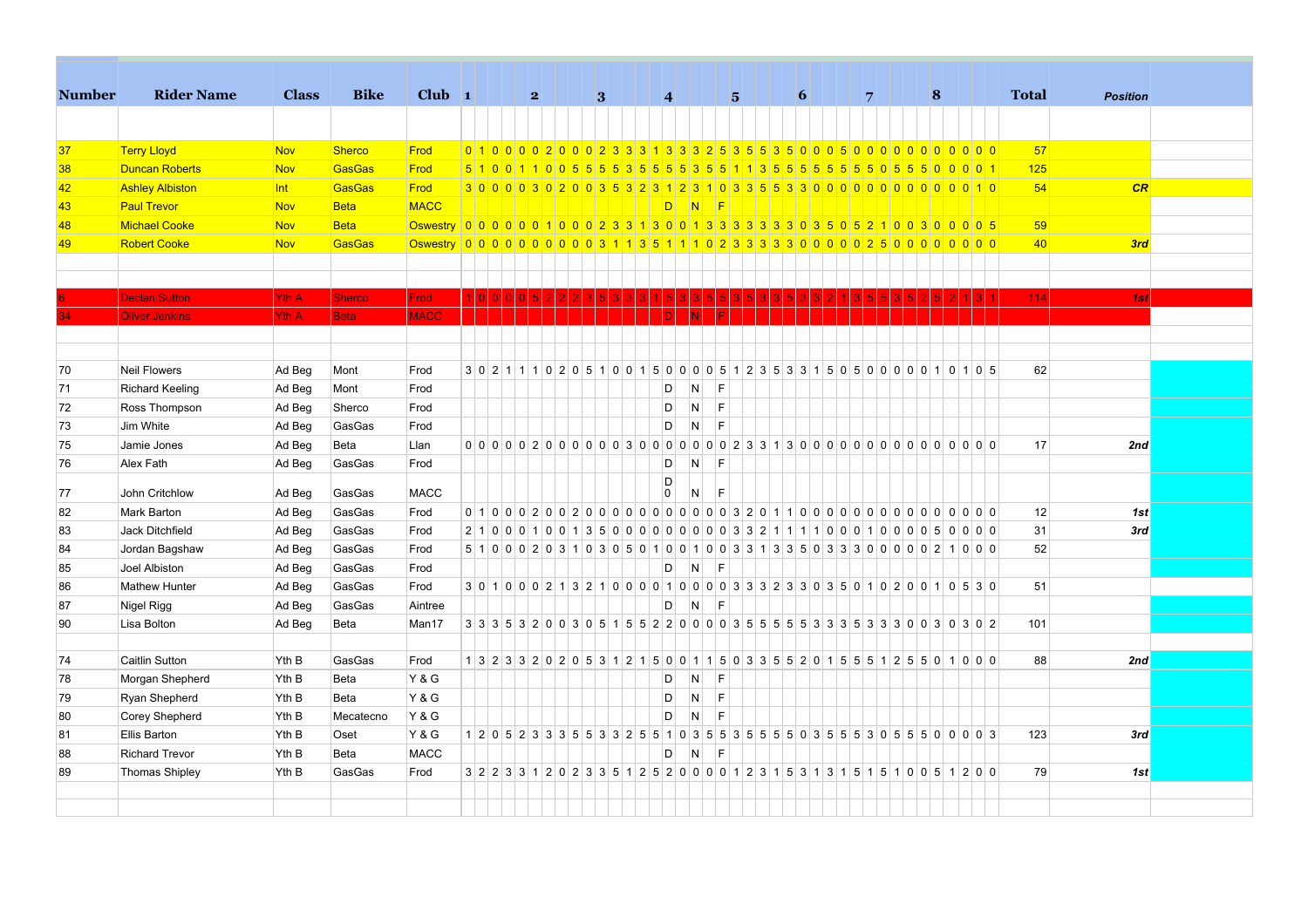| <b>Number</b> | <b>Rider Name</b>                                                                                                                                                                                     | <b>Class</b> | <b>Bike</b> |  |  |  |  |  |  |  | 8 | <b>Total</b> | <b>Position</b> |  |
|---------------|-------------------------------------------------------------------------------------------------------------------------------------------------------------------------------------------------------|--------------|-------------|--|--|--|--|--|--|--|---|--------------|-----------------|--|
|               |                                                                                                                                                                                                       |              |             |  |  |  |  |  |  |  |   |              |                 |  |
|               |                                                                                                                                                                                                       |              |             |  |  |  |  |  |  |  |   |              |                 |  |
|               | These provisional results will<br>be deemed final unless a<br>protest is received in<br>accordance with the National<br>Sporting Code with the<br>appropriate fee to the<br>Secretary of the meeting. |              |             |  |  |  |  |  |  |  |   |              |                 |  |
|               |                                                                                                                                                                                                       |              |             |  |  |  |  |  |  |  |   |              |                 |  |
|               |                                                                                                                                                                                                       |              |             |  |  |  |  |  |  |  |   |              |                 |  |
| OOC           | Riding out of class                                                                                                                                                                                   |              |             |  |  |  |  |  |  |  |   |              |                 |  |
| CR            | Changed Route                                                                                                                                                                                         |              |             |  |  |  |  |  |  |  |   |              |                 |  |
|               |                                                                                                                                                                                                       |              |             |  |  |  |  |  |  |  |   |              |                 |  |
| M/C           | Most Cleans Win                                                                                                                                                                                       |              |             |  |  |  |  |  |  |  |   |              |                 |  |
|               |                                                                                                                                                                                                       |              |             |  |  |  |  |  |  |  |   |              |                 |  |
|               |                                                                                                                                                                                                       |              |             |  |  |  |  |  |  |  |   |              |                 |  |
|               |                                                                                                                                                                                                       |              |             |  |  |  |  |  |  |  |   |              |                 |  |
|               |                                                                                                                                                                                                       |              |             |  |  |  |  |  |  |  |   |              |                 |  |
|               |                                                                                                                                                                                                       |              |             |  |  |  |  |  |  |  |   |              |                 |  |
|               |                                                                                                                                                                                                       |              |             |  |  |  |  |  |  |  |   |              |                 |  |
|               |                                                                                                                                                                                                       |              |             |  |  |  |  |  |  |  |   |              |                 |  |
|               |                                                                                                                                                                                                       |              |             |  |  |  |  |  |  |  |   |              |                 |  |
|               |                                                                                                                                                                                                       |              |             |  |  |  |  |  |  |  |   |              |                 |  |
|               |                                                                                                                                                                                                       |              |             |  |  |  |  |  |  |  |   |              |                 |  |
|               |                                                                                                                                                                                                       |              |             |  |  |  |  |  |  |  |   |              |                 |  |
|               |                                                                                                                                                                                                       |              |             |  |  |  |  |  |  |  |   |              |                 |  |
|               |                                                                                                                                                                                                       |              |             |  |  |  |  |  |  |  |   |              |                 |  |
|               |                                                                                                                                                                                                       |              |             |  |  |  |  |  |  |  |   |              |                 |  |
|               |                                                                                                                                                                                                       |              |             |  |  |  |  |  |  |  |   |              |                 |  |
|               |                                                                                                                                                                                                       |              |             |  |  |  |  |  |  |  |   |              |                 |  |
|               |                                                                                                                                                                                                       |              |             |  |  |  |  |  |  |  |   |              |                 |  |
|               |                                                                                                                                                                                                       |              |             |  |  |  |  |  |  |  |   |              |                 |  |
|               |                                                                                                                                                                                                       |              |             |  |  |  |  |  |  |  |   |              |                 |  |
|               |                                                                                                                                                                                                       |              |             |  |  |  |  |  |  |  |   |              |                 |  |
|               |                                                                                                                                                                                                       |              |             |  |  |  |  |  |  |  |   |              |                 |  |
|               |                                                                                                                                                                                                       |              |             |  |  |  |  |  |  |  |   |              |                 |  |
|               |                                                                                                                                                                                                       |              |             |  |  |  |  |  |  |  |   |              |                 |  |
|               |                                                                                                                                                                                                       |              |             |  |  |  |  |  |  |  |   |              |                 |  |
|               |                                                                                                                                                                                                       |              |             |  |  |  |  |  |  |  |   |              |                 |  |
|               |                                                                                                                                                                                                       |              |             |  |  |  |  |  |  |  |   |              |                 |  |
|               |                                                                                                                                                                                                       |              |             |  |  |  |  |  |  |  |   |              |                 |  |
|               |                                                                                                                                                                                                       |              |             |  |  |  |  |  |  |  |   |              |                 |  |
|               |                                                                                                                                                                                                       |              |             |  |  |  |  |  |  |  |   |              |                 |  |